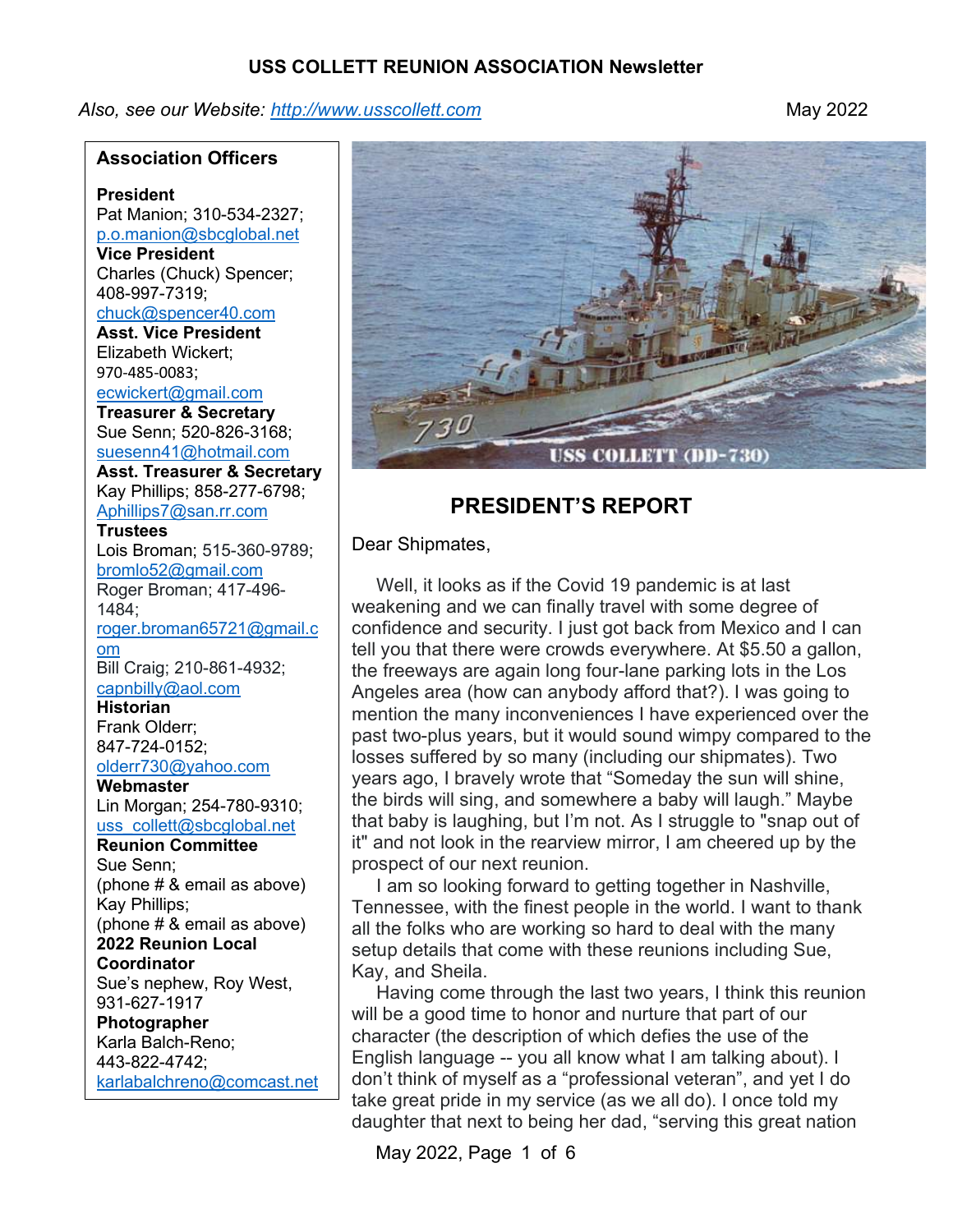| <b>Newsletter Staff</b>    |
|----------------------------|
| Lloyd Balch; 832-253-6645; |
| balch730@yahoo.com         |
| Karen Bottari Cole;        |
| 808-821-0222;              |
| karen@relaxkauai.com       |
| Charles (Chuck) Spencer;   |
| (phone # & email as above) |

in combat was the proudest thing in my life"; and a patriot was born.

 I am so proud of you all, and of the many shipmates and associates' bull sessions that have been a part of my life for well over half a century. No matter how big or important, families and institutions of all kinds will eventually become nothing if the people within them are not important to each other. That is one of the many lessons that you all have taught me.

God Bless You All for your service and many sacrifices.

Your shipmate, Pat Manion, President of USS Collett Reunion Association

# 2022 Reunion in Nashville, Tennessee

 Our Collett Reunion for 2022 is planned for Nashville, Tennessee! We will be staying in the Hampton Inn by Hilton in Pleasant View, just over 26 miles northwest of Nashville.

The USS Collett Reunion for 2022 is from September 28<sup>th</sup> through October 2<sup>nd</sup>. The Nashville International Airport/Code is BNA. The USS Collett Reunion Association will have 2 vans to pick you up and take you back to the airport. Call Pat Manion at 310-534-2327 or Sue Senn at 520- 253-0329 with your arrival times. Make your hotel and tour reservations (see page 6 below) by 11:59 PM, September  $6<sup>th</sup>$ , 2022.

 Members should call directly to the Hampton Inn Reservation Desk (615-894-9910 ext. 0) to make your hotel reservations using your own credit card. State that you are with the USS Collett Reunion Association and you have military prices at \$96 per night. Prices are good for September  $25<sup>th</sup>$  – October  $5<sup>th</sup>$ , 2022. (This includes 3 days prior and 3 days after.)

Hampton Inn by Hilton Sherrye Ehrenberg, Director of Sales sherrye@imaginehospitality.com 2606 Highway 49 East (Exit 24 on I-24) Pleasant View, TN 37146 615-894-9910 ext.2 for Sherrye. (Use ext. 0 to make your Hampton Inn reservations.)

 The Hampton Inn is a newer hotel with rave reviews and offers a beautiful hot breakfast with complimentary coffee and tea, free WiFi, free parking, and a 24-hour treat shop.

The itinerary for this reunion is as follows.

Wednesday, September 28<sup>th</sup>, 8:00 AM check-in to the Hampton Inn. Then sign in for the Collett reunion. This will be an all-day gathering with drinks and snacks provided.

Thursday morning, September 29th, 9:00 AM - 55 passenger bus to Fort Donelson

National Battlefield including lunch, \$45 per person. Get ready to tour a Civil War Fort, drive along battlefield grounds, visit a Surrender House, and stroll through a National Cemetery. Immerse yourself in the beauty of the river and historic sites by hiking the park trails. You may see migratory birds, bald eagles, and lovely native plants. Sue's cousin Brenda Lewis will be our guide. We will have lunch in the Sykes House Museum.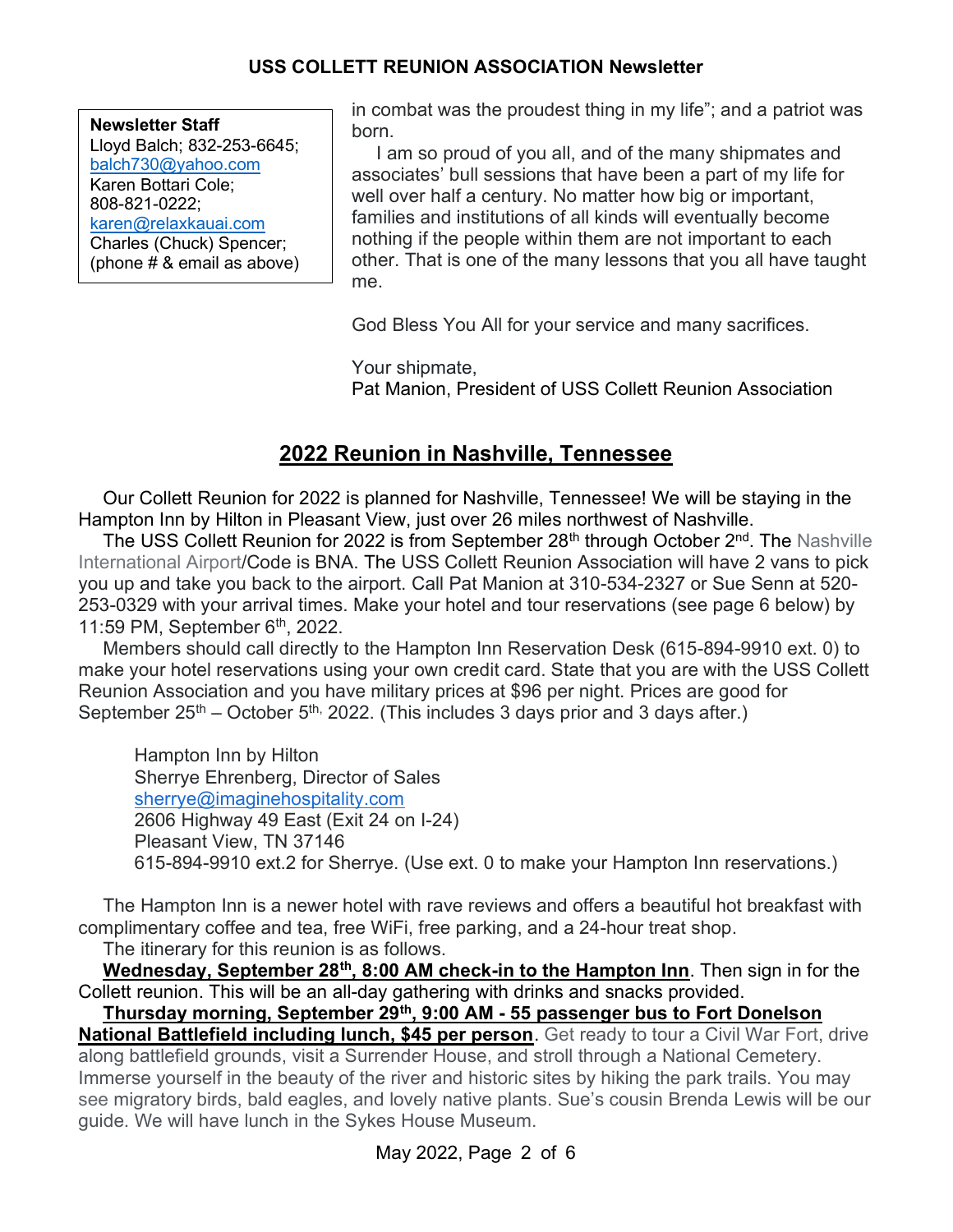Thursday evening, September 29<sup>th</sup> pizza party in our hospitality room. Begins around 5:30 PM.

Friday, September 30<sup>th</sup>, 9:00 AM - 55 passenger bus to tour Nashville, Tennessee. \$45 per person. On the city tour, you will see historic downtown Nashville, including Honky Tonk Row, Music Row, Centennial Park, the Parthenon, Bicentennial Park, and the State Capitol. Photo stops will be made at the WWII Memorial, Korean War Memorial, and the Vietnam Memorial. A stop will be made for lunch on your own in the downtown area where the group will have many choices of restaurants. The package includes a local tour guide and the deluxe motorcoach which will pick us up and drop us off at our hotel.

Saturday, October 1<sup>st</sup>, free day. We will have 2 vans to tour the area if we choose. Saturday evening banquet/meeting in our hospitality room. Evening planned by Sheila Kipper.

# Patrol Eternal

 The list below contains the names of Collett veterans whom we have learned died since our last newsletter.

BAUMAN, John; 63-65; ETR3; (died Nov 2021) HUCKABEE, John; 67-68; BM2; (died in 2021)

# **Shipmates**

The Timeline and Shipmate pages of our http;//www.usscollett.com website list all the shipmates that we are aware of by year. For example, for shipmates onboard in 1968, refer to:

#### http://usscollett.com/history/f\_olderr/1966-1970%20timeline/1968%20sub%20page.pdf

 If you cannot access the information you seek on our website, or for more detailed or more current information about any shipmate, alive or deceased, contact our Collett Association Historian, Frank Olderr, at his email address: olderr730@yahoo.com or phone 847-724-0152. In your request, if possible, include where the shipmate was from (even an area of the country will help) and where he planned to go when he left the ship.

# Scuttlebutt Corner

John Huckabee (67-68; BM2) according to a nephew via Joe Kozerski (64-68; BM2), died a couple of years ago. Joe wrote, "So I guess he was, in fact, a man overboard."

John Flinton (58-60, PN3) was interested to hear about the application pdf file for the Cold War Recognition Certificate. "I have two brothers who were in during the 1950s and I hope I can apply for their certificates as well. One was USN and the other US Army."

\* Wilmer Johnson (63-65, EM3) says that he and Art Touchtone (61-64, EM3) have exchanged Christmas cards for years. That's a beautiful

thing. In February, Wilmer (aka, Bob) told Frank Olderr that Art's last name was often misspelled as Touchstone. And so it was on Navy documents that Frank found 20 years ago. In February, Frank snail-mailed an invitation to Art to join our association but there has been no response.

\* Chuck Spencer (62-64, ETR2) remembers "I did have the pleasure of going aloft while underway. The helm crew reported strange grinding noises coming from the mast while we were on plane guard duty. I climbed up after hearing the noises for myself, opened the bearing

May 2022, Page 3 of 6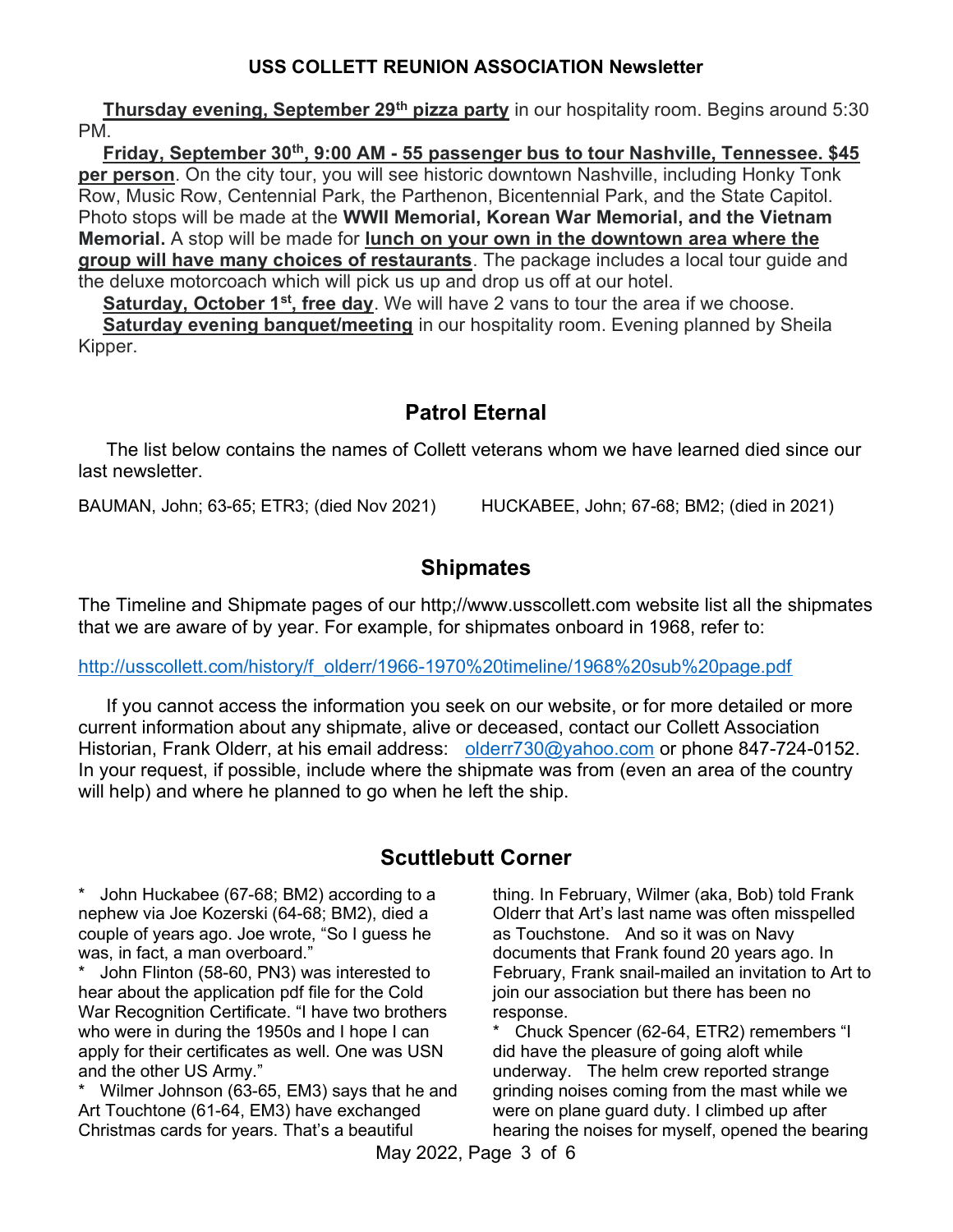access port on the SPS 29 air search antenna, and found metal shavings in the bearing grease. That was enough to get us sent back to Yokosuka until the bearing could be replaced."

In March, Frank Olderr (62-65, ETN2) sent emails to the 1956-1970 shipmates telling of the new availability of 1958 to October 1960 Deck Logs. A simplified method for accessing all 1958-1970 Deck Logs was included. Lin Morgan (63-66, YN3) has posted details for accessing those Deck Logs on the History page of our usscollett.com website:

#### http://usscollett.com/history/f\_olderr/11-01- 20/Accessing%20the%201956%20to%201970%2 0Deck%20%20Logs.pdf

David McAllister (67-68, MM2) commissioned an oil painting depicting the Dong Hoi engagement of 22 April 1968. Up to 100 prints are available for purchase direct from the Canadian artist. The prints are 14" by 20" for approximately \$99 US each. Details are given on the artist's website: http://www.marineartbydale.com/. In March, Frank Olderr sent e-mails to the 1960- 1970 Shipmates.

In March, James Gause (57-59; MM2) was declared "Man Overboard" because his e-mail address returned an error message, his phone is disconnected, and his mail address is in doubt. Do you have more current info?

\* From the 00-04 watch of the January 1, 1967, Deck Log poem written by Alan Wickert (65-67, LT):

> 'Tis a warm winter's night The first of the year. Independently we steam With two boilers and gear. Our position we fix 'tween Buchner Bay and DaNang At 154 rev's, our guns not manned. By ComSeventhFlt direction we sail With our skipper OTC And SOPA as well, The ship is all darkened With Yoke set throughout. Comes the end of this log, So difficult to write As I guide this great ship through the night, I feel that this year With hope and with prayer Our efforts for peace Shall finally appear. A. J. Wickert LT USN

 "The heart of man is very much like the sea, it has its storms, it has its tides, and in its depths, it has its pearls too" Vincent van Gogh

# Paid your dues for 2022 yet?

 If you have not done so, please send your dues to our treasurer, Sue Senn. Yearly dues are only \$10. Make your check for \$10 out to the USS Collett Reunion Association. Sue's address is -- Sue Senn; PO Box 742; Pearce, AZ 85625-0742.

email suesenn41@hotmail.com.

 Sue can tell you if you are paid up or not. If you get your newsletter by mail, look at the address label on the envelope. "S21" means you paid for 2021. "S22" (or higher) means you are up to date for 2022. "SB", "SF", "SP", "SS", or "SW" means that this is a complimentary copy with no dues requirement. If you get your newsletter by email and are a Collett Reunion Association member, you will receive a supplemental email from Chuck Spencer listing the same information that would be on your address label. Please keep this information up to date with Sue Senn.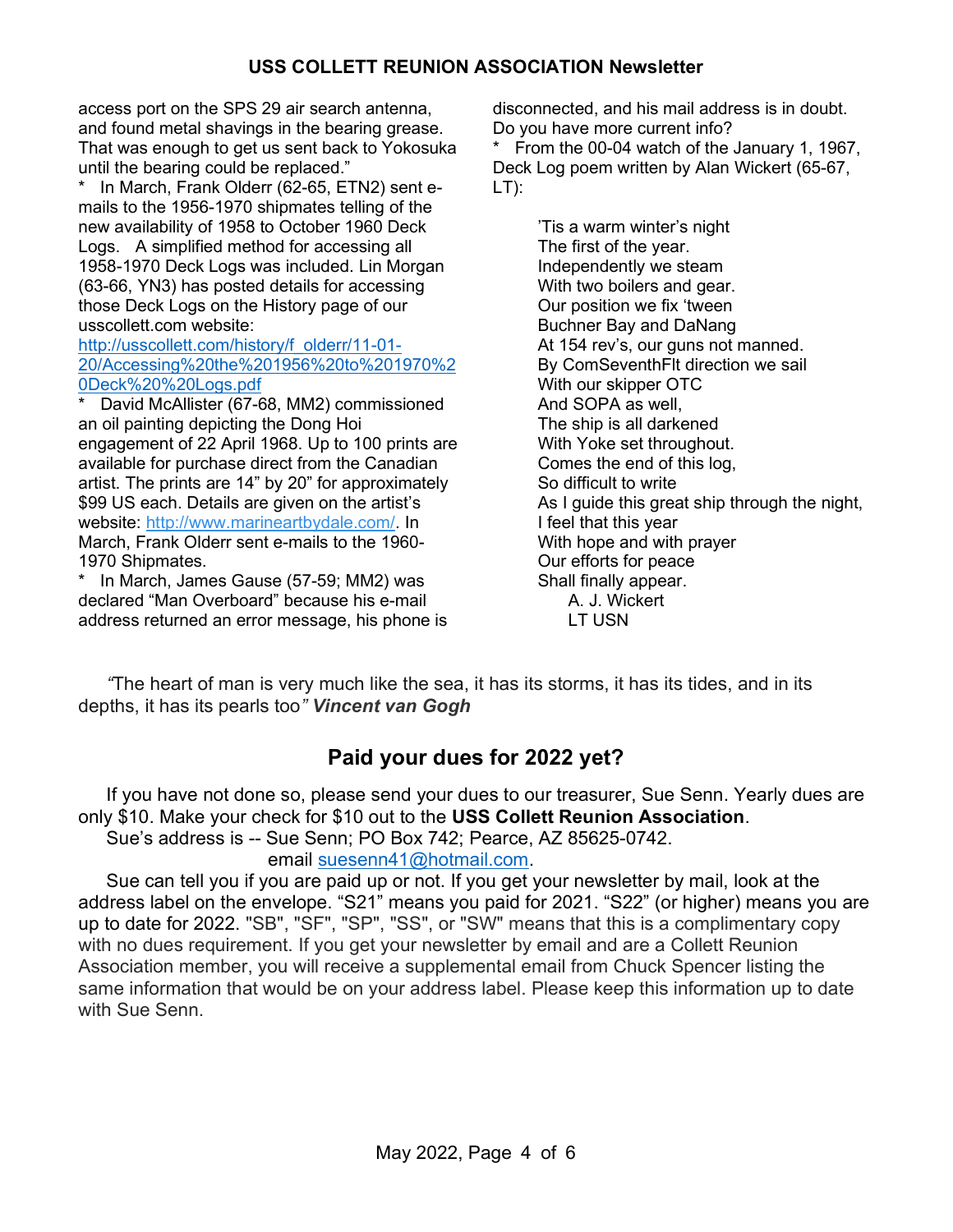







Fort Donelson Canons and the Cumberland River **Property River Parthenon** 



Athena Statue 42 feet tall in the Parthenon



More pictures coming in the July Newsletter

May 2022, Page 5 of 6